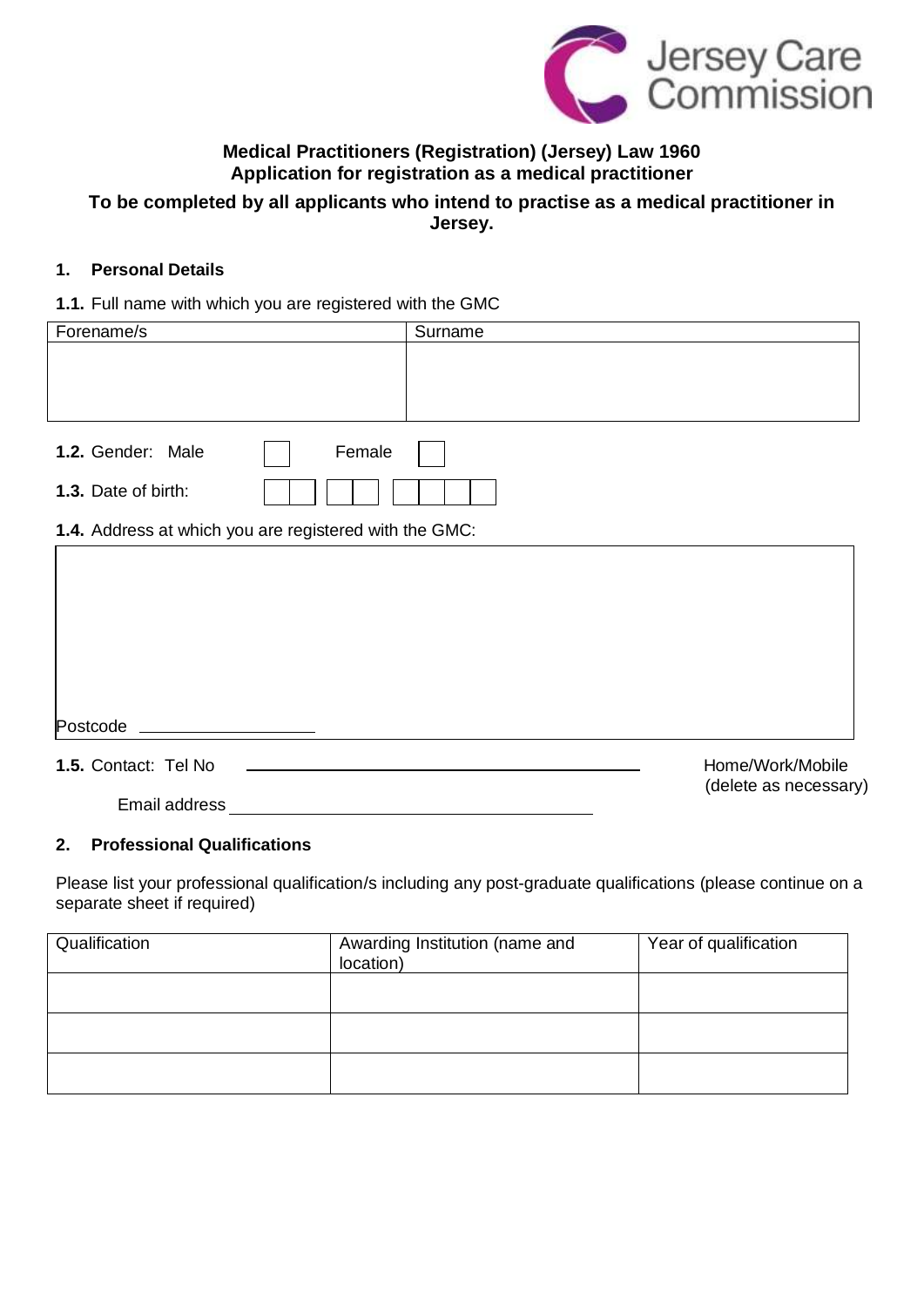# **3. Professional Registration**

**3.1.** Date of first registration with the GMC:

**3.2.** GMC Registration Number:

**3.3.** Date of next GMC Revalidation:

- **3.4.** Date GMC retention fee due:
- **3.5.** Please provide details of any conditions imposed by the General Medical Council upon you, or any undertakings given by you, in connection with your registration under the UK Medical Act 1983 or your licence to practise:

(please continue on a separate sheet if required)

#### **4. Medical Services Provision**

**4.1.** Do you intend to work as a doctor in Jersey: **A.** Permanently  $\Box$  or **B.** for a fixed period of time

**4.2.** If **B**, please state the approximate dates that you intend to provide a medical service in Jersey:

| $C$ tort | $T_{\rm DM}$<br>⊡וי |
|----------|---------------------|
|          |                     |
|          |                     |

**4.3.** If you also practise in another jurisdiction (including the UK) which requires you to hold a GMC licence to practice, please provide the full name and contact address of your responsible officer or suitable person:

**4.4.** Do you intend to provide medical services in Jersey on a **self employed** basis? Yes  $\vert$  No If **yes**, please provide the address details for the premise/s from where you will provide self employed medical services (please continue on a separate sheet if necessary):

1.

2.

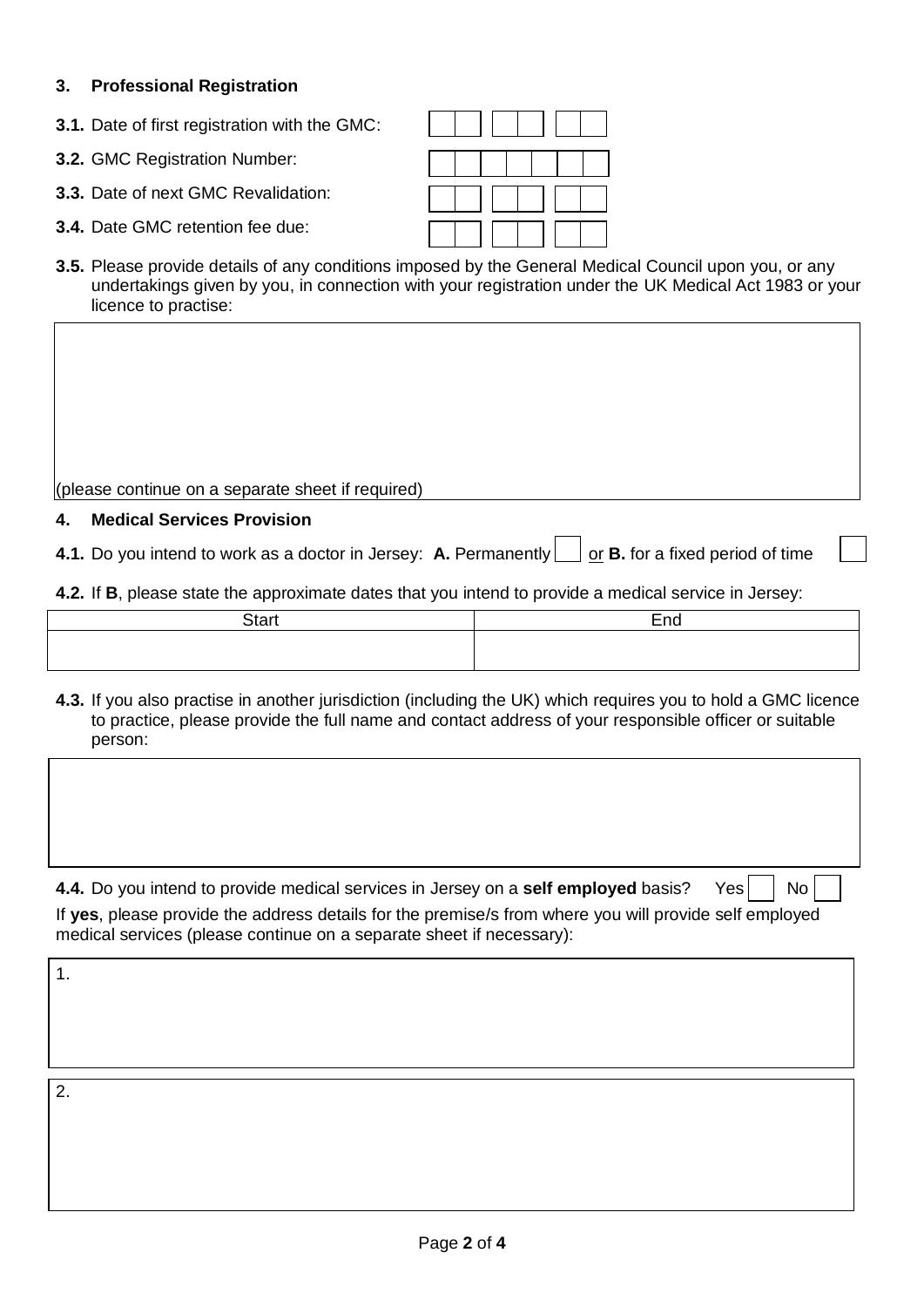**4.5.** Please provide the name, address and email address for each employer and/or each company, partnership or other entity for whom you intend to provide a medical service in Jersey as an employee, director, partner or other officer (please continue on a separate sheet if necessary):

| Name | <b>Full Address</b> | <b>Email Address</b> |
|------|---------------------|----------------------|
|      |                     |                      |
|      |                     |                      |
|      |                     |                      |
|      |                     |                      |
|      |                     |                      |

**4.6.** Please advise whether you consent to the details of the businesses where you provide medical services in Jersey being included in the publicly available list of medical practitioners.

Yes | No

# **5. Disclosure**

- **5.1.** Have you at any time, in Jersey, the UK or anywhere else in the world, been subject to any investigation which had an adverse outcome as follows:
	- 1. an investigation regarding any matter relating to fraud.  $Yes$  |  $\blacksquare$  No
	- 2. an investigation by any licensing, regulatory or other body into  $Yes$   $\Box$  No your professional conduct.
	- 3. an investigation by any current or former employer into your  $Yes$   $\vert$  No professional conduct or performance.

Have you ever been convicted of an offence in Jersey, or elsewhere  $Yes \mid \cdot \cdot \cdot$  No

If you have answered **Yes** to any of the aforementioned questions, please provide details, including approximate dates, of where any investigation or proceedings were brought, the nature of the investigation or proceedings, and the outcome, or details of the conviction below:

| (please use additional paper if required, ensuring all pages are numbered and signed) |  |  |  |
|---------------------------------------------------------------------------------------|--|--|--|

**5.2.** To the best of your knowledge, are you currently, in Jersey, the UK or anywhere else in the world:

| 1. subject to an investigation into, or proceedings regarding your professional conduct<br>by any licensing, regulatory or other body, including any investigation<br>into, or proceedings regarding any matter relating to fraud? | Yes | No.  |
|------------------------------------------------------------------------------------------------------------------------------------------------------------------------------------------------------------------------------------|-----|------|
| 2. subject to an investigation into, or disciplinary proceedings regarding<br>your professional conduct by an employer?                                                                                                            | Yes | No l |
| 3. subject to an investigation or proceedings which might lead to you<br>being convicted of an offence in Jersey, or elsewhere                                                                                                     | Yes | No l |